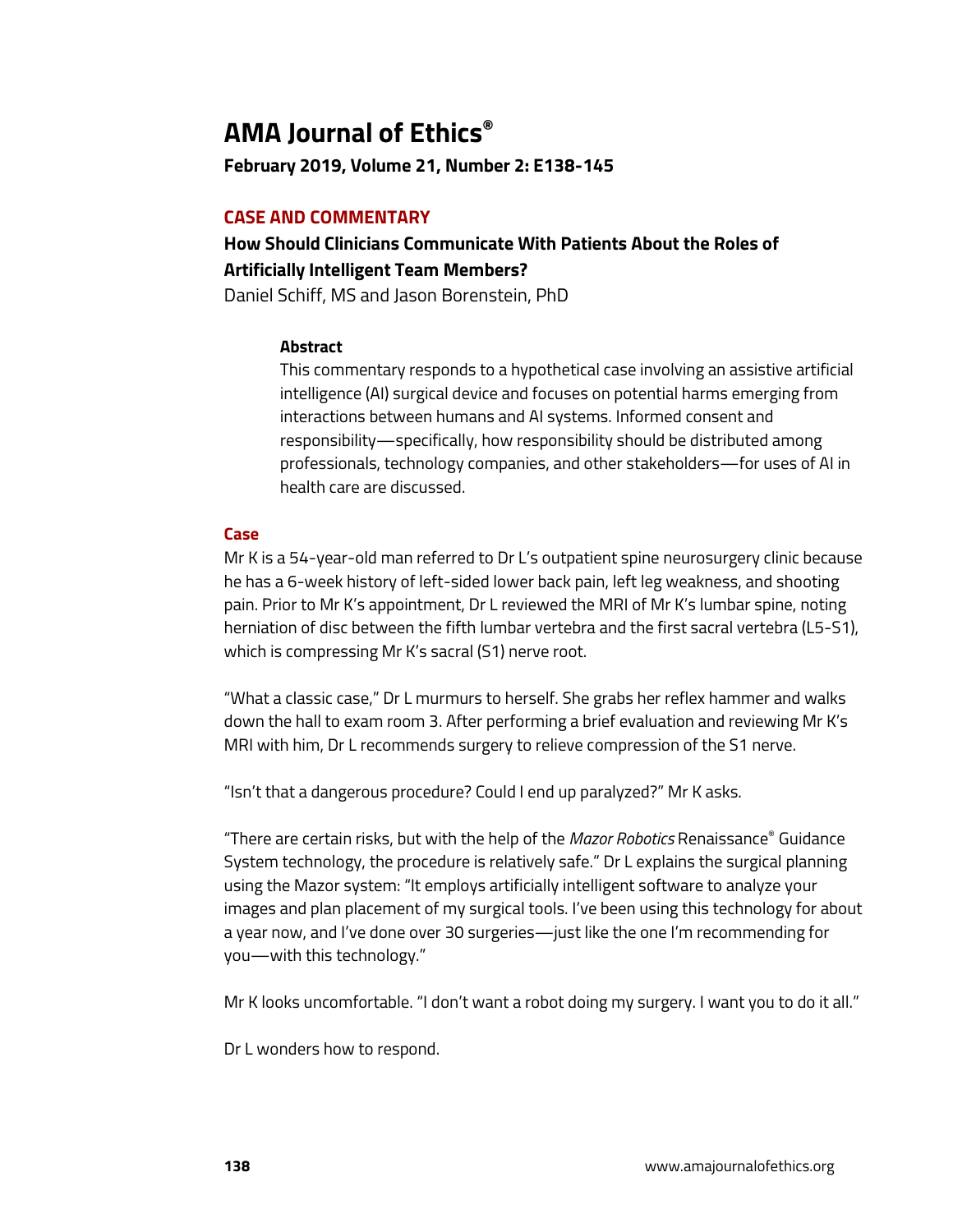#### **Commentary**

In this commentary, we examine a hypothetical case involving an assistive surgical device that is in use today, the Mazor Robotics Renaissance Guidance System.<sup>1</sup> It can assist surgeons like Dr L in performing procedures such as spinal fixation.<sup>2,3</sup> With a complex technology like the Renaissance System, a series of policies and procedures are important for ensuring its ethical use. These measures include well-designed clinical trials; creation and implementation of procedures before, during, and after surgery, especially concerning complications, errors, and robustness measures; training on the technology's characteristics, uses, and limitations; and how to inform patients about such information. Depending on the type of technology, approval by the US Food and Drug Administration or other regulatory entities might be required.

While these considerations might be relevant to any complex device, several more specific challenges emerge with respect to artificial intelligence (AI) technologies. AI can refer to a range of techniques including expert systems, neural networks, machine learning, and deep learning. <sup>4</sup> Medical ethics has begun to highlight concerns about uses of AI and robotics in health care, including algorithmic bias, the opacity and lack of intelligibility of AI systems, patient-clinician relationships, potential dehumanization of health care, and erosion of physician skill.<sup>5,6</sup> In response, members of the medical community and others have called for changes to ethical guidelines and policy and for additional *training requirements for AI devices*.<sup>6</sup>

Given the potential of AI to augment human medical care, the proper role of health care professionals vis-à-vis their digital counterparts is particularly relevant. First, the "blackbox" problem—the mystery of how the system derives its outputs—is an issue for any complex and opaque medical technology. It raises questions about how to communicate possible biases, risks, and error rates during the informed consent process.<sup>6,7</sup> Second, as Mr K's concerns demonstrate, informed consent can be complex given uncertainties, fears, or even overconfidence about uses of AI. Finally, assigning responsibility and liability when errors occur is also complicated by the technical complexity and opacity of AI and the challenge of distributing responsibility across many parties. We address each of these ethical concerns below.

#### **Informed Consent and the Black-Box Problem**

One ethical challenge emerging from interactions between Mr K and Dr L in the case pertains to the difficulty of obtaining consent to use a novel AI device. As Appelbaum notes, "Valid informed consent is premised on the disclosure of appropriate information to a competent patient who is permitted to make a voluntary choice."<sup>8</sup> As is commonly known, relevant information includes the purpose of the treatment, its potential benefits and risks, and possible alternative treatment options. Yet the novelty and technical sophistication of an AI device places additional demands on the [informed consent](https://journalofethics.ama-assn.org/article/it-ethical-use-prognostic-estimates-machine-learning-treat-psychosis/2018-09)  [process.](https://journalofethics.ama-assn.org/article/it-ethical-use-prognostic-estimates-machine-learning-treat-psychosis/2018-09) When an AI device is used, the presentation of information can be complicated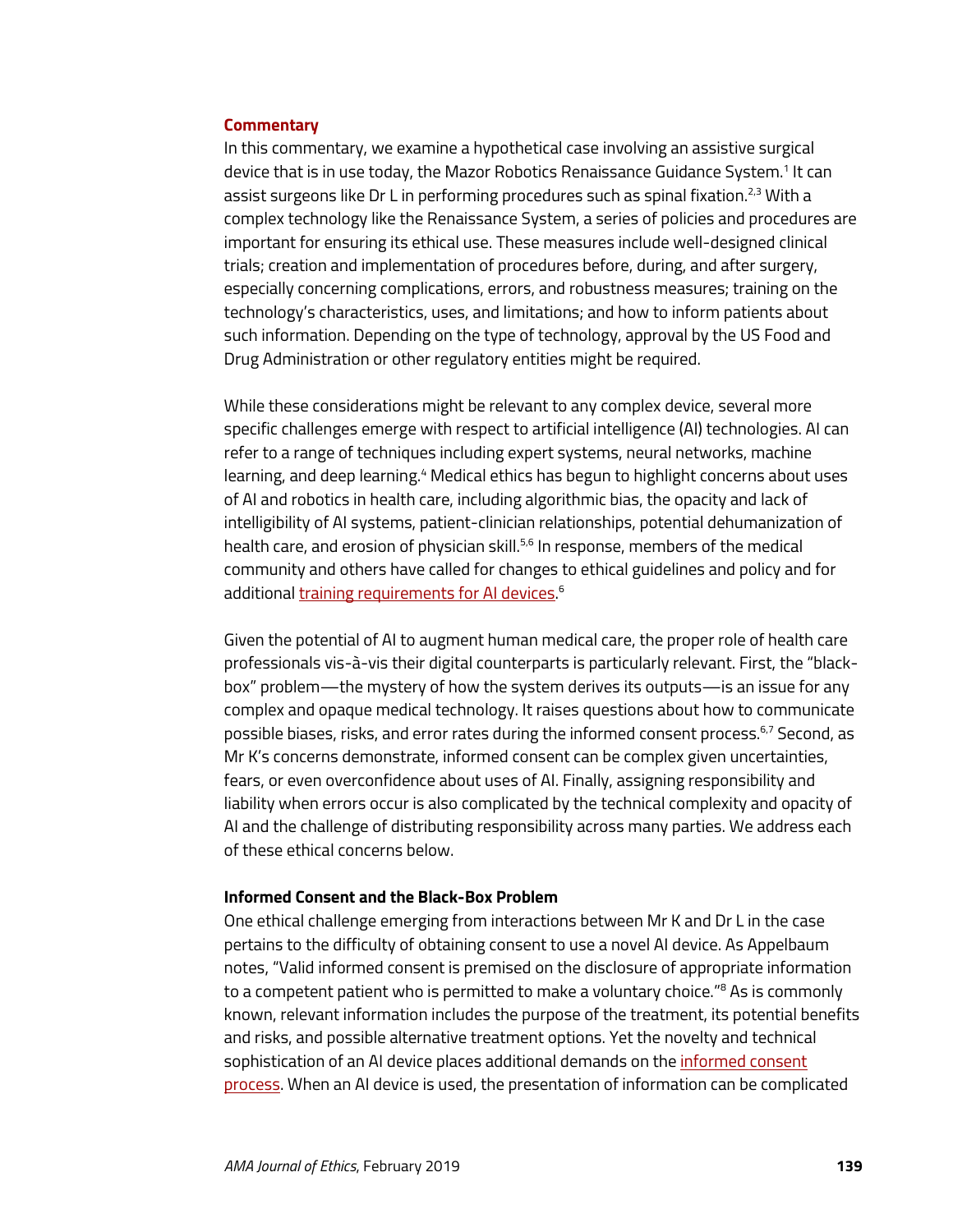by possible patient and physician fears, overconfidence, or confusion. Moreover, for an informed consent process to proceed appropriately, it requires physicians to be sufficiently knowledgeable to explain to patients how an AI device works, which is rendered difficult by the black-box problem.

The black-box problem emerges for at least a subset of AI systems, including neural networks, which are trained on massive data sets to produce multiple layers of inputoutput connections.<sup>9</sup> The result can be a system largely unintelligible to humans beyond its most basic inputs and outputs.<sup>10</sup> In other words, those interacting with an AI system might not understand to any appreciable degree how it works (ie, its functioning seems like a black box). This challenge pertains not only to neural networks but also to any informationally or technically complex system that may be opaque to those who interact with it, such as Mazor's advanced and proprietary image recognition algorithms.<sup>3</sup>

The opacity of an AI system can make it difficult for health care professionals to ascertain how the system arrived at a decision and how an error might occur. For instance, can physicians or others understand why the AI system made the prediction or decision that led to an error, or is the answer buried under unintelligible layers of complexity? Will physicians be able to assess whether the AI system was trained on a data set that is representative of a particular patient population? And will physicians have information about comparative predictive accuracy and error rates of the AI system across patient subgroups? In short, if physicians do not fully understand (yet) how to explain an AI system's predictions or errors, how could this knowledge deficit impact the quality of an informed consent process and medical care more generally?

Ongoing conversations within many professional communities will be needed to grapple with these issues, but recommendations are already emerging. For example, Char et al. state,

Physicians who use machine-learning systems can become more educated about their construction, the data sets they are built on, and their limitations. Remaining ignorant about the construction of machinelearning systems or allowing them to be constructed as black boxes could lead to ethically problematic outcomes.6

Moreover, professional societies are recommending that AI systems be "transparent."11

Assuming Dr L is well informed about the Renaissance Guidance System, she should seek to explain to Mr K the core technologies used, such as the basic nature of the image recognition algorithm. She should clearly distinguish between the roles human caregivers will play during each part of the procedure and the roles the AI/robotic system or device will play. For example, she should explain that she is responsible for the preoperative plan, whereas the Renaissance Guidance System will manually guide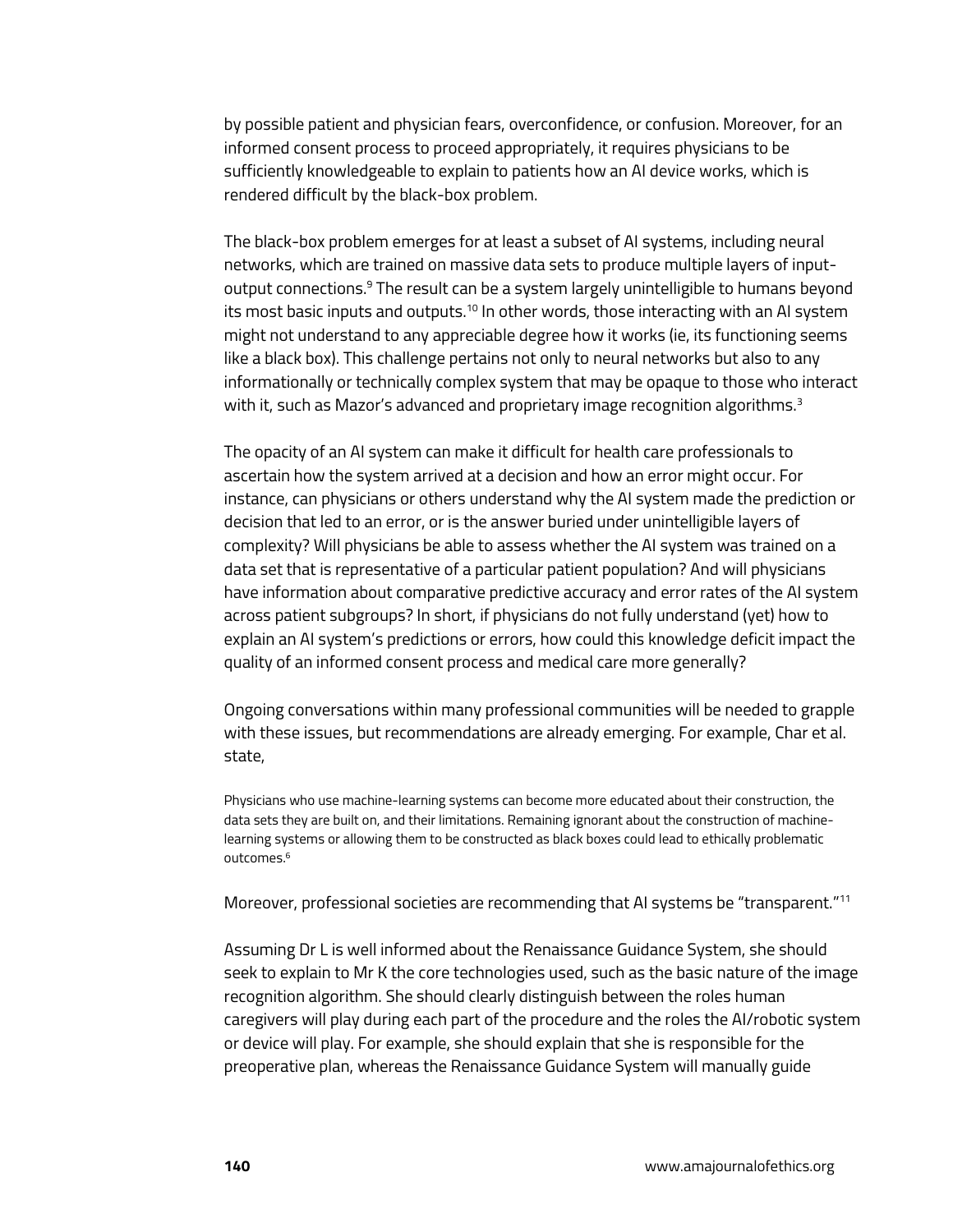placement of tools or implants. $3$  Also, Dr L should clearly state the potential harms that might result from either human or robotic missteps.

#### **Patient Perceptions of AI**

Interconnected with lack of knowledge about AI systems—including how errors could occur—are varied perceptions patients and health care professionals have about AI technology. Computing experts offer wide-ranging visions of where AI is going, from utopian views in which humanity's problems are largely solved to dystopian scenarios of human extinction.12 These visions can influence whether patients, such as Mr K in the case, and physicians embrace AI (perhaps too quickly) or fear it (even though it might improve health outcomes). For example, a 2016 survey of 12000 people across 12 European, Middle-Eastern, and African countries found that only 47% of respondents would be willing to have a "robot perform a minor, non-invasive surgery instead of a doctor," with that number dropping to 37% for major, invasive surgeries.<sup>12,13</sup> These findings indicate that a sizeable proportion of the public has uneasiness about medical AI.

How should a physician respond to patients like Mr K who express concerns about the use of AI? In addition to delineating the role of the AI system, the physician can address the patient's fears or overconfidence by describing the risks and potential novel benefits attributable to the AI system. For example, beyond merely sharing that she has used this procedure in the past, Dr L should describe studies comparing the Renaissance Guidance System to human surgeons.<sup>2</sup> In this way, the patient's inaccurate perceptions of AI can be countered with a professional assessment of the benefits and risks involved in a specific procedure. While these 2 recommendations are important for proper informed consent, understanding and responding to patients' fears is also essential to good patient engagement and medical care. These 2 recommendations are not intended to be an exhaustive list; rather, they are a starting point for addressing sources of serious clinical and ethical concern about AI.

#### **Medical Errors, AI, and the Problem of Many Hands**

Suppose that Dr L uses the AI device to treat Mr K and a medical error occurs. How might one begin to assign responsibility for the error? Determining who is morally responsible and perhap[s legally liable](https://journalofethics.ama-assn.org/article/are-current-tort-liability-doctrines-adequate-addressing-injury-caused-ai/2019-02) for a medical error involving use of a sophisticated technology is often complicated by the "problem of many hands."<sup>14</sup> This problem refers to the challenge of attributing moral responsibility when the cause of a harm is distributed among multiple persons—and perhaps organizations—in a way that obfuscates blame attribution. As Harris et al. state, individuals might use a many hands argument in an attempt "to evade personal responsibility for wrongdoing."15 Given that many parties are involved in the design, sale, procurement, and use of AI systems in health care, identifying the primary locus of responsibility for a medical error can be difficult.<sup>16</sup> Moreover, the opacity of some AI systems compounds this challenge in new ways. Yet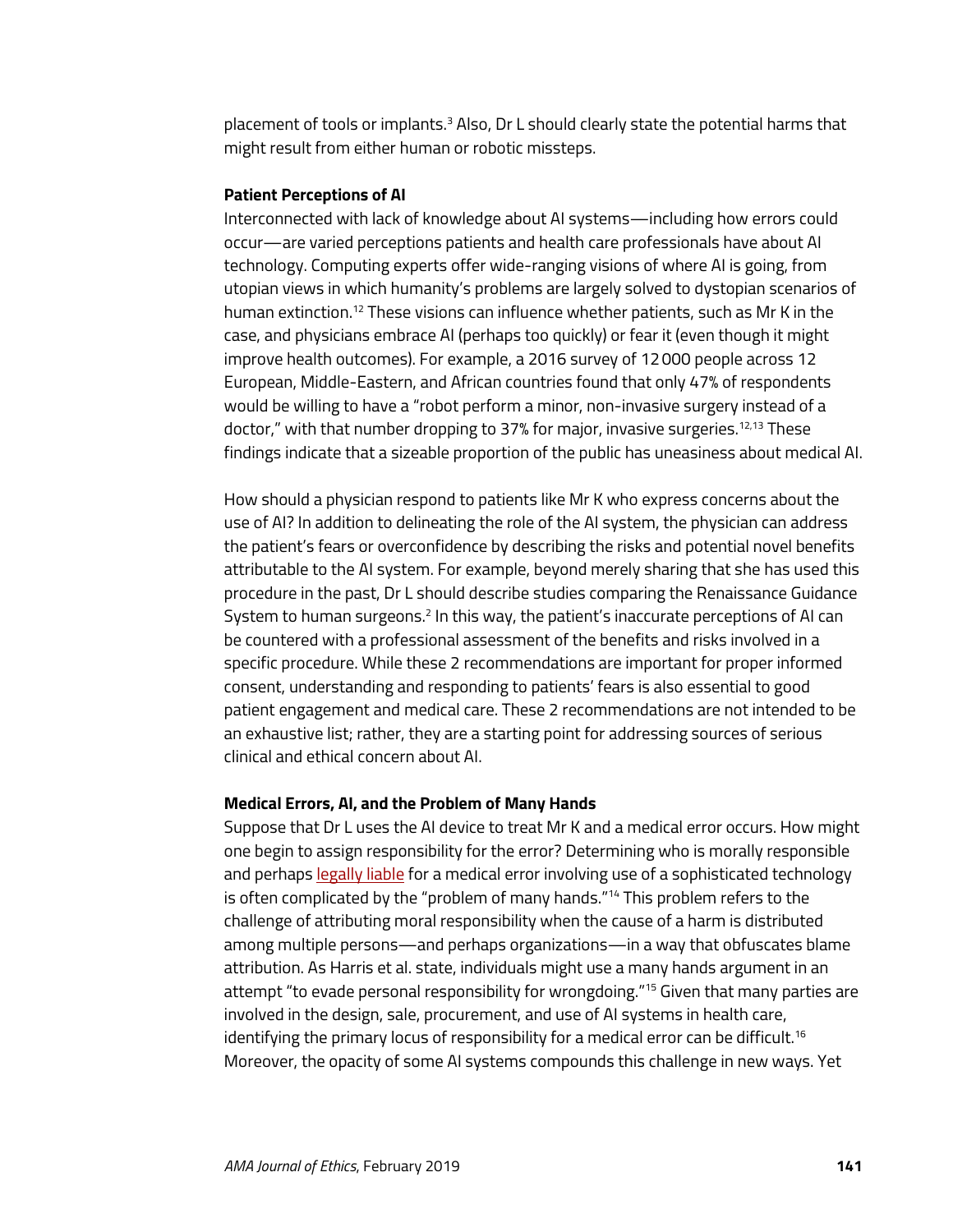transparency and clarity about roles and responsibilities can help ensure that the responsibility net is cast neither too narrowly nor too broadly.

A first step towards assigning responsibility for medical errors (thus hopefully minimizing them in the future) is to disentangle which people and professional responsibilities might have been involved in committing or preventing the errors. In the context of health care and AI, we suggest the following as a subset of the actors who could in principle be held ethically responsible for a medical error.

- *Coders and designers*. Coders and designers should be responsible for documenting what they created and, insofar as possible, implementing strategies for making explainable the technology and its underlying processes, such as how the AI is learning from training data.
- *Medical device companies*. Companies should clearly articulate prerequisites for successful application of an AI technology, such as the quality of diagnostics, imaging, and preparation for surgical procedures. Moreover, given black box concerns with AI systems, physicians might require additional information and training. Companies should therefore detail types of errors and side effects, their likelihood and severity, and differences in predictive accuracy and error rates across demographic subgroups, health conditions, and patient histories. Given uncertainties and risks surrounding complex, novel AI technologies in health care, companies should be responsible for providing meaningful information to hospitals and physicians, even if doing so surpasses what the law strictly requires.
- *Physicians and other health care professionals*. Physicians should be responsible for acquiring basic understanding of the AI devices they use and the types and likelihood of errors across subgroups, insofar as this information is available. Physicians should also be responsible for communicating relevant information to patients and health care teams and for adhering to use standards provided by device companies. Thus, if a medical error occurs because instructions for using an AI device were not followed, the primary responsibility could lie with the physician (or team); however, if a medical error occurs because adequate instructions or training were not provided by the company, the primary responsibility could lie elsewhere.
- *Hospitals and health care systems*. Hospitals are key to ensuring proper development, implementation, and monitoring of protocols and best practices for use of AI systems in health care. This organizational responsibility includes providing training, protocols, and best practices related to AI use and properly informing patients about the technology. Hospitals should also be involved in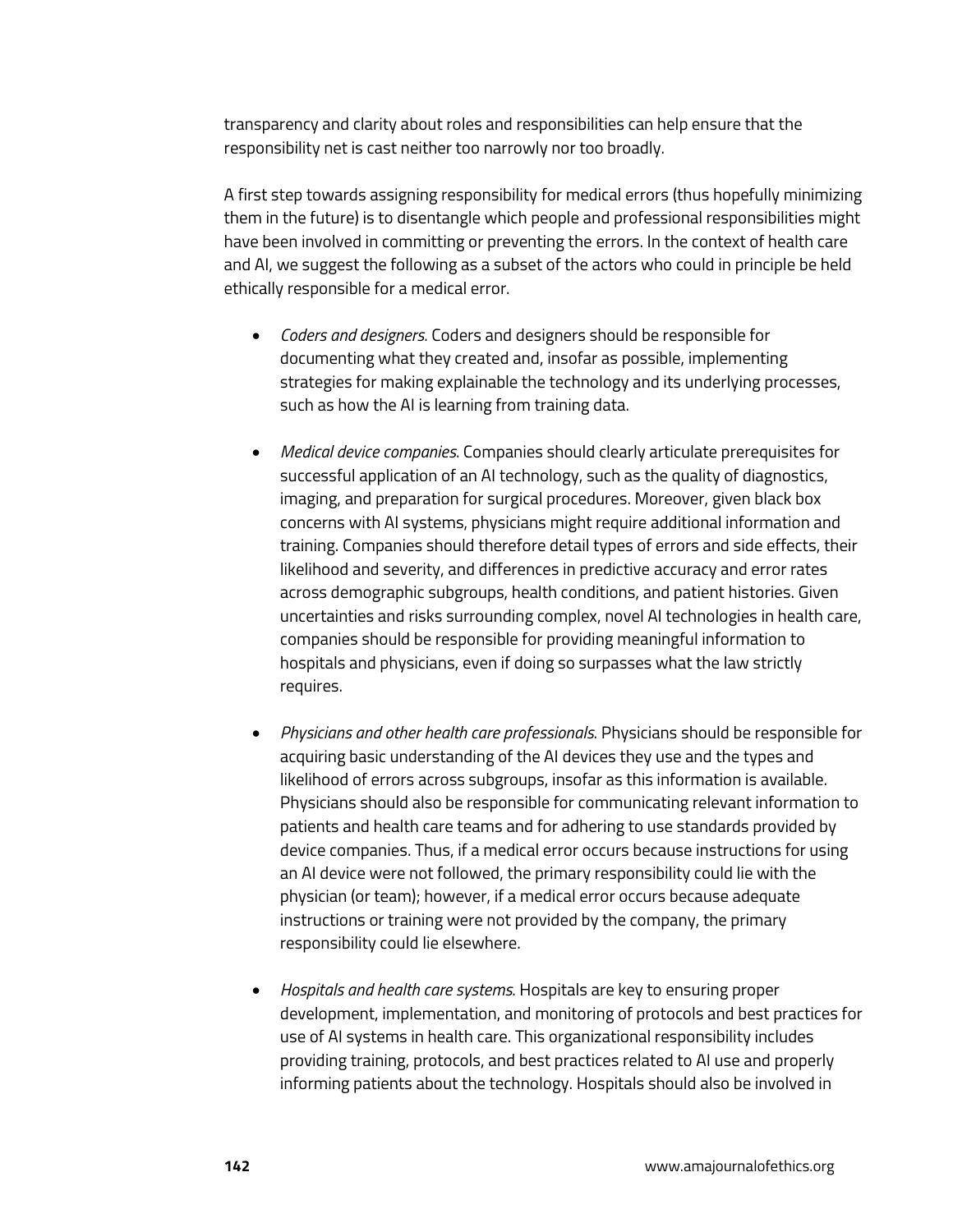developing robustness measures (including simultaneous diagnosis and crosschecking by physicians and AI). Best practice standards are also needed for error assessment and mitigation in cases of complications and for quality improvement.

Other actors, including regulators, insurance companies, pharmaceutical companies, and medical schools, also have important responsibilities. Each actor can take steps to ensure safe, ethical use of AI systems and encourage others to do so, too. These actions can help promote coordination among the various stakeholders about the use of AI in health care and contribute to a clearer sense of how to assign responsibility for successes as well as errors.

#### **Challenges of AI in Health Care**

While the challenges of integrating AI into the health care arena involve variations of familiar ethical issues, AI nevertheless presents new possibilities and concerns that deserve renewed attention. We suggest that companies provide detailed information about AI systems, which can help ensure that physicians—and subsequently their patients—are well informed. By explaining to patients the specific roles of health care professionals and of AI and robotic systems as well as the potential risks and benefits of these new systems, physicians can help improve the informed consent process and begin to address major sources of uncertainty about AI. Hopefully, the health care community will collectively meet these goals by encouraging open and robust dialogue about evaluating new AI technologies and integrating them into training and patient care.

#### **References**

- 1. Garrity M. Who is Mazor Robotics' biggest competitor in the spine market? *Becker's Spine Review*. November 27, 2017. [https://www.beckersspine.com/orthopedic-a-spine-device-a-implant](https://www.beckersspine.com/orthopedic-a-spine-device-a-implant-news/item/39026-who-is-mazor-robotics-biggest-competitor-in-the-spine-market.html)[news/item/39026-who-is-mazor-robotics-biggest-competitor-in-the-spine](https://www.beckersspine.com/orthopedic-a-spine-device-a-implant-news/item/39026-who-is-mazor-robotics-biggest-competitor-in-the-spine-market.html)[market.html.](https://www.beckersspine.com/orthopedic-a-spine-device-a-implant-news/item/39026-who-is-mazor-robotics-biggest-competitor-in-the-spine-market.html) Accessed June 6, 2018.
- 2. Joseph JR, Smith BW, Liu X, Park P. Current applications of robotics in spine surgery: a systematic review of the literature. *Neurosurg Focus*. 2017;42(5):e2.
- 3. Mazor Robotics. Renaissance: how it works. [https://mazorrobotics.com/en](https://mazorrobotics.com/en-us/product-portfolio/mazor-x/mazorx-how-it-works)[us/product-portfolio/mazor-x/mazorx-how-it-works.](https://mazorrobotics.com/en-us/product-portfolio/mazor-x/mazorx-how-it-works) Published May 29, 2018. Accessed May 31, 2018.
- 4. Brookfield Institute for Innovation + Entrepreneurship; Policy Innovation Hub; Ontario. Intro to AI for policymakers: understanding the shift. [https://brookfieldinstitute.ca/wp-content/uploads/AI\\_Intro-](https://brookfieldinstitute.ca/wp-content/uploads/AI_Intro-Policymakers_ONLINE.pdf)[Policymakers\\_ONLINE.pdf.](https://brookfieldinstitute.ca/wp-content/uploads/AI_Intro-Policymakers_ONLINE.pdf) Published March 2018. Accessed July 13, 2018.
- 5. Obermeyer Z, Emanuel EJ. Predicting the future—big data, machine learning, and clinical medicine. *N Engl J Med*. 2016;375(13):1216-1219.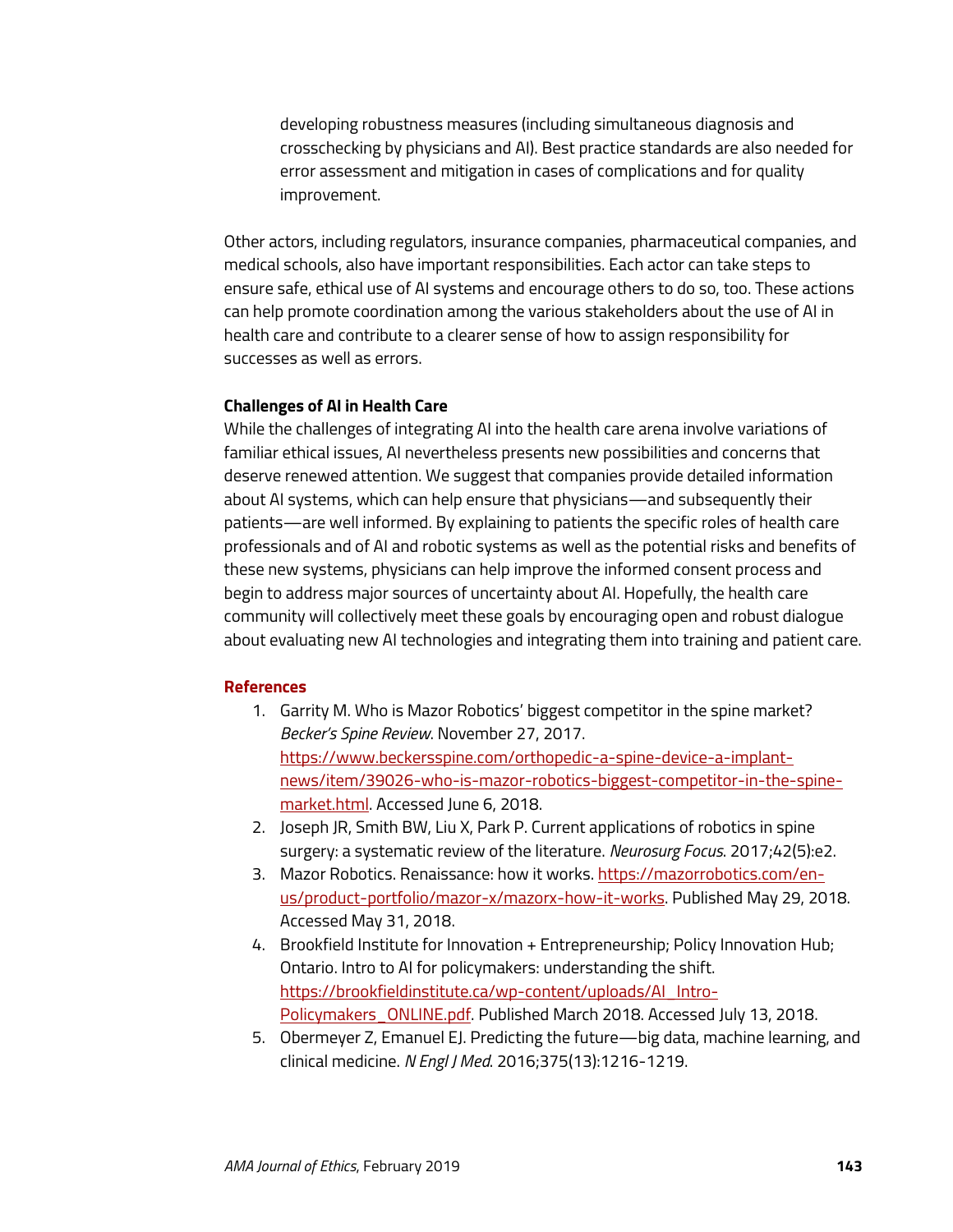- 6. Char DS, Shah NH, Magnus D. Implementing machine learning in health care addressing ethical challenges. *N Engl J Med*. 2018;378(11):981-983.
- 7. Cabitza F, Rasoini R, Gensini GF. Unintended consequences of machine learning in medicine. *JAMA*. 2017;318(6):517-518.
- 8. Appelbaum PS. Clinical practice. Assessment of patients' competence to consent to treatment. *N Engl J Med*. 2007;357(18):1834-1840.
- 9. Castelvecchi D. Can we open the black box of AI? *Nature*. 2016;538(7623):20-23.
- 10. Knight W. The dark secret at the heart of AI. *MIT Technology Review*. April 11, 2017[. https://www.technologyreview.com/s/604087/the-dark-secret-at-the](https://www.technologyreview.com/s/604087/the-dark-secret-at-the-heart-of-ai/)[heart-of-ai/.](https://www.technologyreview.com/s/604087/the-dark-secret-at-the-heart-of-ai/) Accessed June 20, 2018.
- 11. American Medical Association. Augmented intelligence in health care H-480.940. [https://policysearch.ama](https://policysearch.ama-assn.org/policyfinder/detail/augmented%20intelligence?uri=%2FAMADoc%2FHOD.xml-H-480.940.xml)[assn.org/policyfinder/detail/augmented%20intelligence?uri=%2FAMADoc%2FHO](https://policysearch.ama-assn.org/policyfinder/detail/augmented%20intelligence?uri=%2FAMADoc%2FHOD.xml-H-480.940.xml) [D.xml-H-480.940.xml.](https://policysearch.ama-assn.org/policyfinder/detail/augmented%20intelligence?uri=%2FAMADoc%2FHOD.xml-H-480.940.xml) Modified 2018. Accessed December 7, 2018.
- 12. Müller VC, Bostrom N. Future progress in artificial intelligence: a survey of expert opinion. In: Müller VC, ed. *Fundamental Issues of Artificial Intelligence*. Cham, Switzerland: Springer; 2016:555-572.
- 13. PricewaterhouseCoopers. What doctor? Why AI and robotics will define new health. [https://www.pwc.com/gx/en/industries/healthcare/publications/ai](https://www.pwc.com/gx/en/industries/healthcare/publications/ai-robotics-new-health/ai-robotics-new-health.pdf)[robotics-new-health/ai-robotics-new-health.pdf.](https://www.pwc.com/gx/en/industries/healthcare/publications/ai-robotics-new-health/ai-robotics-new-health.pdf) Published April 2017. Updated June 2017. Accessed October 15, 2018.
- 14. PricewaterhouseCoopers. What doctor? Why AI and robotics will define new health: data explorer. [https://www.pwc.com/gx/en/industries/healthcare/publications/ai-robotics](https://www.pwc.com/gx/en/industries/healthcare/publications/ai-robotics-new-health/data-explorer.html#!/D/18/stackedbars?cut=Territory&Tecf=0)[new-health/data-explorer.html#!/D/18/stackedbars?cut=Territory&Tecf=0.](https://www.pwc.com/gx/en/industries/healthcare/publications/ai-robotics-new-health/data-explorer.html#!/D/18/stackedbars?cut=Territory&Tecf=0) Accessed December 6, 2018.
- 15. Thompson DF. Moral responsibility of public officials: the problem of many hands. *Am Polit Sci Rev*. 1980;74(4):905-916.
- 16. Harris CE, Pritchard MS, Rabins MJ. *Engineering Ethics: Concepts and Cases*. 4th ed. Belmont, CA: Wadsworth Cengage Learning; 2009.
- 17. Dixon-Woods M, Pronovost PJ. Patient safety and the problem of many hands. *BMJ Qual Saf*. 2016;25(7):485-488.

**Daniel Schiff, MS** is a PhD student at the Georgia Institute of Technology in Atlanta, where he studies artificial intelligence and its intersection with social policy. He earned an AB in philosophy from Princeton University and an MS in social policy from the University of Pennsylvania.

**Jason Borenstein, PhD** is the director of Graduate Research Ethics Programs and the associate director of the Center for Ethics and Technology at the Georgia Institute of Technology in Atlanta. His appointment is divided between the School of Public Policy and the Office of Graduate Studies.